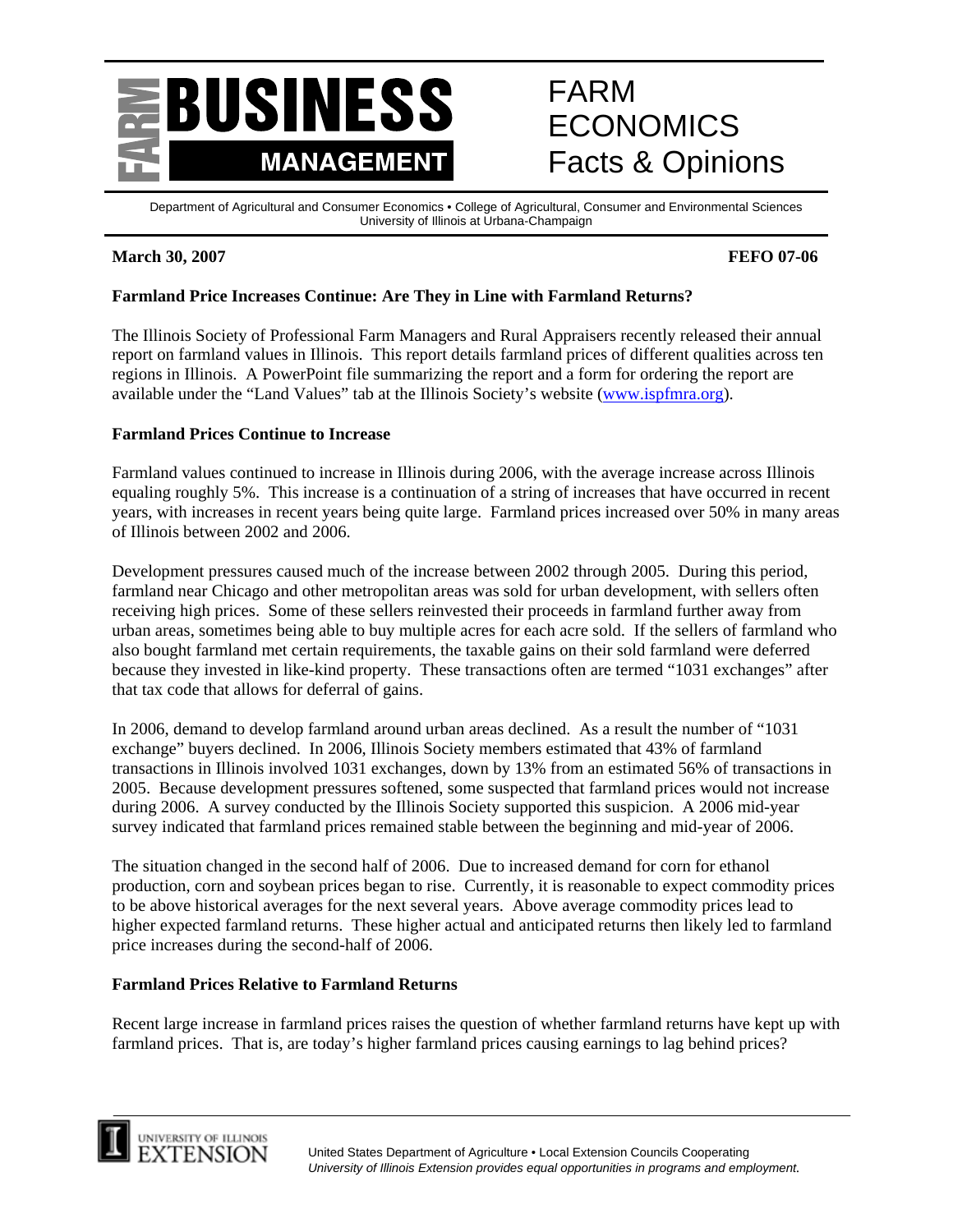To examine that issue, average farmland prices were compared to imputed farmland prices. For this comparison, imputed farmland price equals farmland return divided by interest rate.

Imputed farmland prices will increase as farmland returns increase. Comparisons of actual farmland prices to imputed farmland prices indicate whether growth in farmland prices is outpacing growth in returns. Over time, an increasing ratio means that farmland prices are growing faster than farmland returns and vice versa.

For this comparison, farmland prices in eastern Illinois (Champaign, Coles, Douglas, Edgar, Ford, Iroquois, and Vermillion counties) for excellent quality farmland as reported by the Illinois Society of Professional Farm Managers and Rural Appraisers were used. As can be seen in Table 1, these prices have been increasing. Farmland prices in eastern Illinois rose from \$3,200 per acre in 2002 up to \$5,150 in 2006, an increase of over 60 percent.

Farmland returns are taken from Illinois Farm Business Farm Management (FBFM) summaries for central Illinois grain farms with high quality farmland. FBFM reports per acre "operator and farmland returns" that represent returns to both operators and farmland (see Table 1). Imputed operator returns, equaling returns to the farmers' labor and capital, are subtracted from operator and farmland return to arrive at farmland returns (see Table 1).

| Year | Average<br>Land<br>Price <sup>1</sup> | Operator and<br>Farmland<br>Return <sup>2</sup> | Imputed<br>Operator<br>Return <sup>2</sup> | Farmland<br>Return <sup>3</sup> | 20-Year<br>Treasury<br>Rate <sup>4</sup> | Imputed<br>Farmland<br>Price <sup>5</sup> | Actual<br>Divided by<br><b>Imputed Price</b> |
|------|---------------------------------------|-------------------------------------------------|--------------------------------------------|---------------------------------|------------------------------------------|-------------------------------------------|----------------------------------------------|
|      |                                       | \$ per Acre                                     |                                            |                                 |                                          |                                           |                                              |
| 1995 | 3,080                                 | 173                                             | 44                                         | 129                             | 7.0                                      | 1,856                                     | 1.66                                         |
| 1996 | 3,340                                 | 222                                             | 42                                         | 180                             | 6.8                                      | 2,635                                     | 1.27                                         |
| 1997 | 3,550                                 | 190                                             | 48                                         | 142                             | 6.7                                      | 2,123                                     | 1.67                                         |
| 1998 | 3,180                                 | 129                                             | 44                                         | 85                              | 5.7                                      | 1,486                                     | 2.14                                         |
| 1999 | 3,090                                 | 165                                             | 41                                         | 124                             | 6.2                                      | 2,000                                     | 1.55                                         |
| 2000 | 3,100                                 | 179                                             | 44                                         | 135                             | 6.2                                      | 2,167                                     | 1.43                                         |
| 2001 | 3,150                                 | 153                                             | 44                                         | 109                             | 5.6                                      | 1,936                                     | 1.63                                         |
| 2002 | 3,200                                 | 155                                             | 40                                         | 115                             | 5.4                                      | 2,118                                     | 1.51                                         |
| 2003 | 3,600                                 | 207                                             | 38                                         | 169                             | 5.0                                      | 3,407                                     | 1.06                                         |
| 2004 | 4,800                                 | 230                                             | 37                                         | 193                             | 5.0                                      | 3,829                                     | 1.25                                         |
| 2005 | 5,000                                 | 199                                             | 40                                         | 159                             | 4.6                                      | 3,427                                     | 1.46                                         |
| 2006 | 5,150                                 | 248                                             | 45                                         | 203                             | 5.0                                      | 4,060                                     | 1.27                                         |

### **Table 1. Land Prices, Farmland Returns, and Imputed Prices for East Central Illinois, 1995 - 2006.**

<sup>1</sup> Taken from yearly "Illinois Farmland Values and Lease Trends" reports prepared by the Illinois Society of Professional Farm Managers and Rural Appraisers. Data are for the eastern region (region 5) and for excellent productivity farmland. Usually the reports give a price range. The midpoint of the range is reported in this table. The region definition changed in 2001. Since 2001, the eastern district contains seven counties in eastern Illinois. Prior to 2001, the eastern region was larger.

 $^{\text{2}}$  Data are taken for high-productivity farmland in central Illinois. Data are provided from Illinois Farm Business Farm Management and represent summaries for Illinois grain farms.

 $3$  Equals operator and farmland return minus operator return.

<sup>4</sup> Taken from Federal Reserve Statistical releases at http://www.federalreserve.gov/RELEASES/H15/data.htm.

 $<sup>5</sup>$  Imputed farmland prices equal farmland return divided by interest rate.</sup>